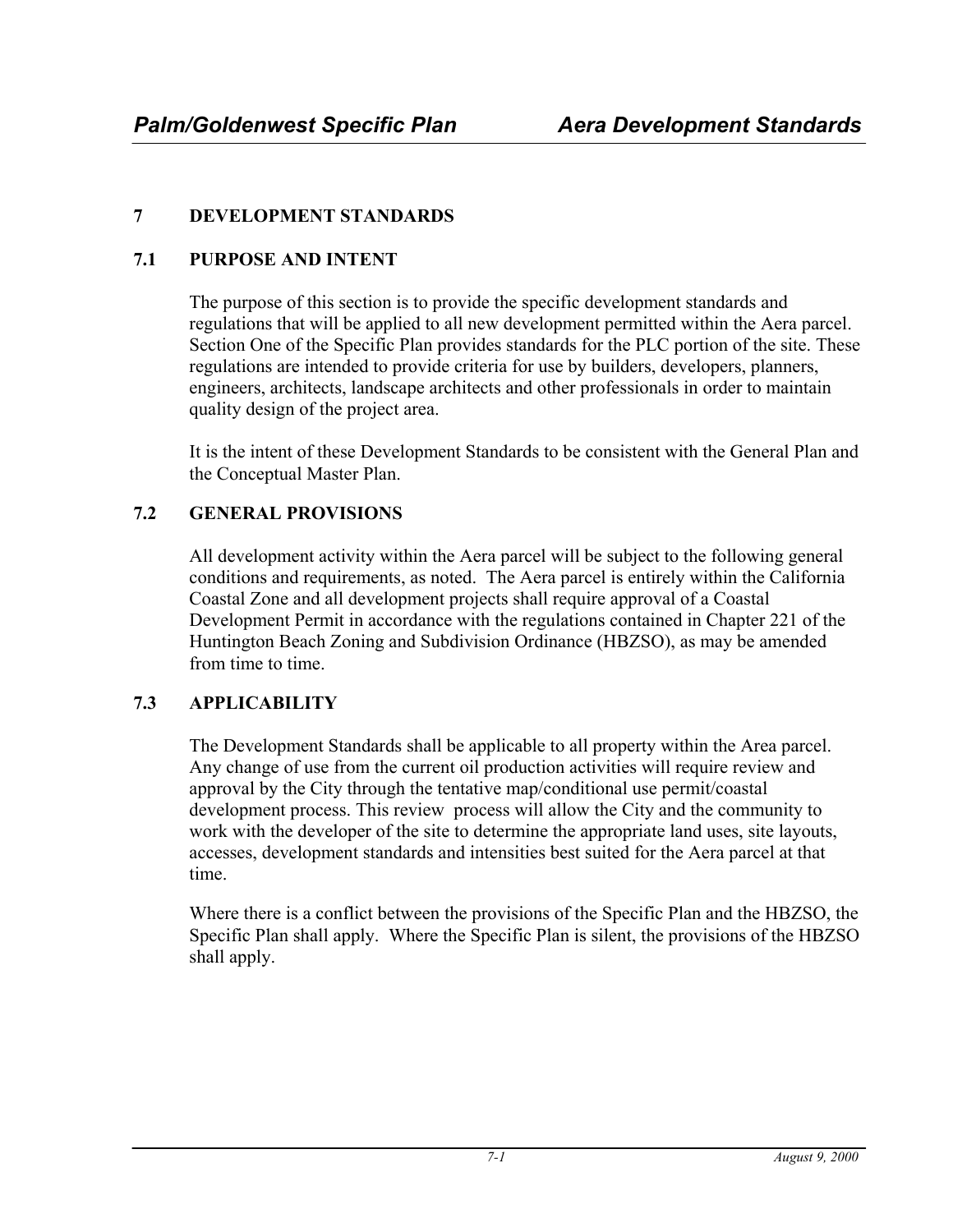#### **7.4 PRINCIPAL PERMITTED USES**

The following are permitted uses within the Aera Parcel:

- ♦ Continued oil production activities consistent with the existing operations.
- ♦ Visitor serving commercial uses as permitted by the HBZSO, except as follows:
- ♦ automotive service and repair related uses shall be prohibited.
- Gas stations
- ♦ drive-through windows in conjunction with restaurants shall be prohibited.
- ♦ Resort Hotel or other forms of visitor accommodations
- Office: not to exceed 15% of the total square footage allocation for the property based on ADTs and shall not be located on the ground floor
- ♦ Recreational facilities, public and private
- Open Space, public and private
- ♦ Civic Uses including museums, libraries, community centers, amphitheaters, civic center, and/or other public facilities.

#### **PROHIBITED USES**

- $\bullet$  Industrial uses
- Residential uses
- ♦ Timeshares
- ♦ Civic uses such as City Hall, schools and hospitals
- ♦ Residential care, clubs, lodges, day care and religious assembly
- ♦ On the ground (street-level) floor, offices or other non-visitor serving uses
- ♦ Automotive service and repair related uses shall be prohibited
- ♦ Drive-through windows in conjunction with restaurants shall be prohibited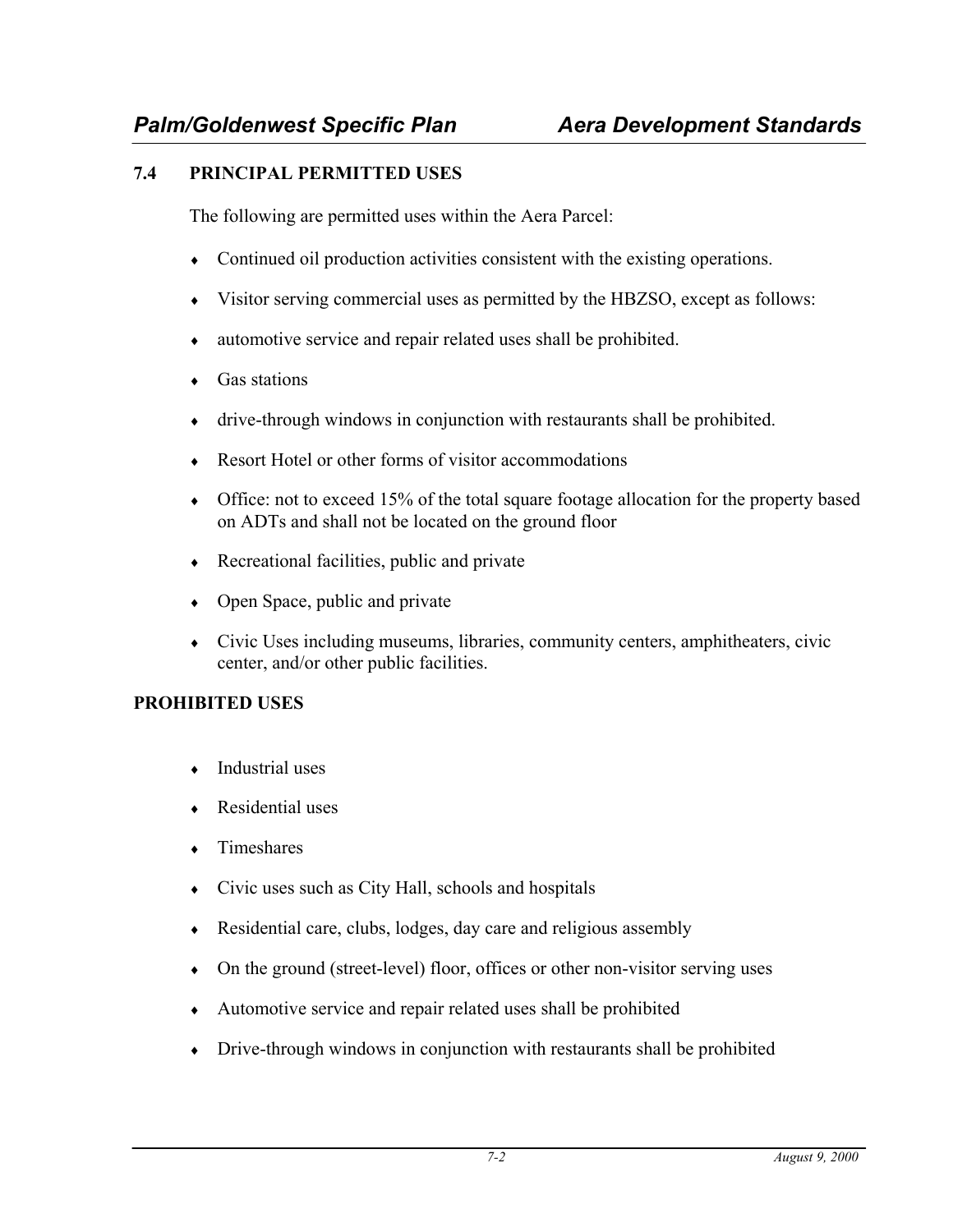- ♦ Billboards
- ♦ Signs which do not display information related to an activity, service, or commodity available on the premise
- ♦ Other uses not expressly allowed in Section 7.4

## **7.6 MAXIMUM DENSITY**

The maximum density shall not exceed a FAR of 0.5:1 and an overall intensity that does result in a change to the City's adopted traffic level of service and roadway capacity standards.

## **7.7 MAXIMUM HEIGHT**

The maximum height shall not exceed four (4) stories and 50 feet in height as measured in accordance with the HBZSO.

## **7.8 LANDSCAPING**

## **7.8.1 Landscaping South of Seapoint**

A conceptual plan showing proposed landscape design and plant materials shall be submitted for review and approval by the Planning Department concurrent with any application for a coastal development permit for either development or Tentative Tract Map. The landscaping plan shall be consistent with the requirements of Section 6.7 (Water Quality). All landscaping shall be consistent with the Plant Palette for this Specific Plan Area and those included in the Conceptual Master Plan.

# **7.8.2 Landscaping North of Seapoint**

A conceptual plan showing proposed landscape design and plant materials shall be submitted for review and approval by the Planning Department concurrent with any application for a coastal development permit for either development or Tentative Tract Map. The landscaping plan shall be consistent with the requirements of Section 6.7 (Water Quality). All landscaping will consist of native vegetation. No irrigation will be allowed. Landscaping of the open space area shall be undertaken and completed concurrent with or prior to the first coastal development permit for construction of development on the Aera parcel.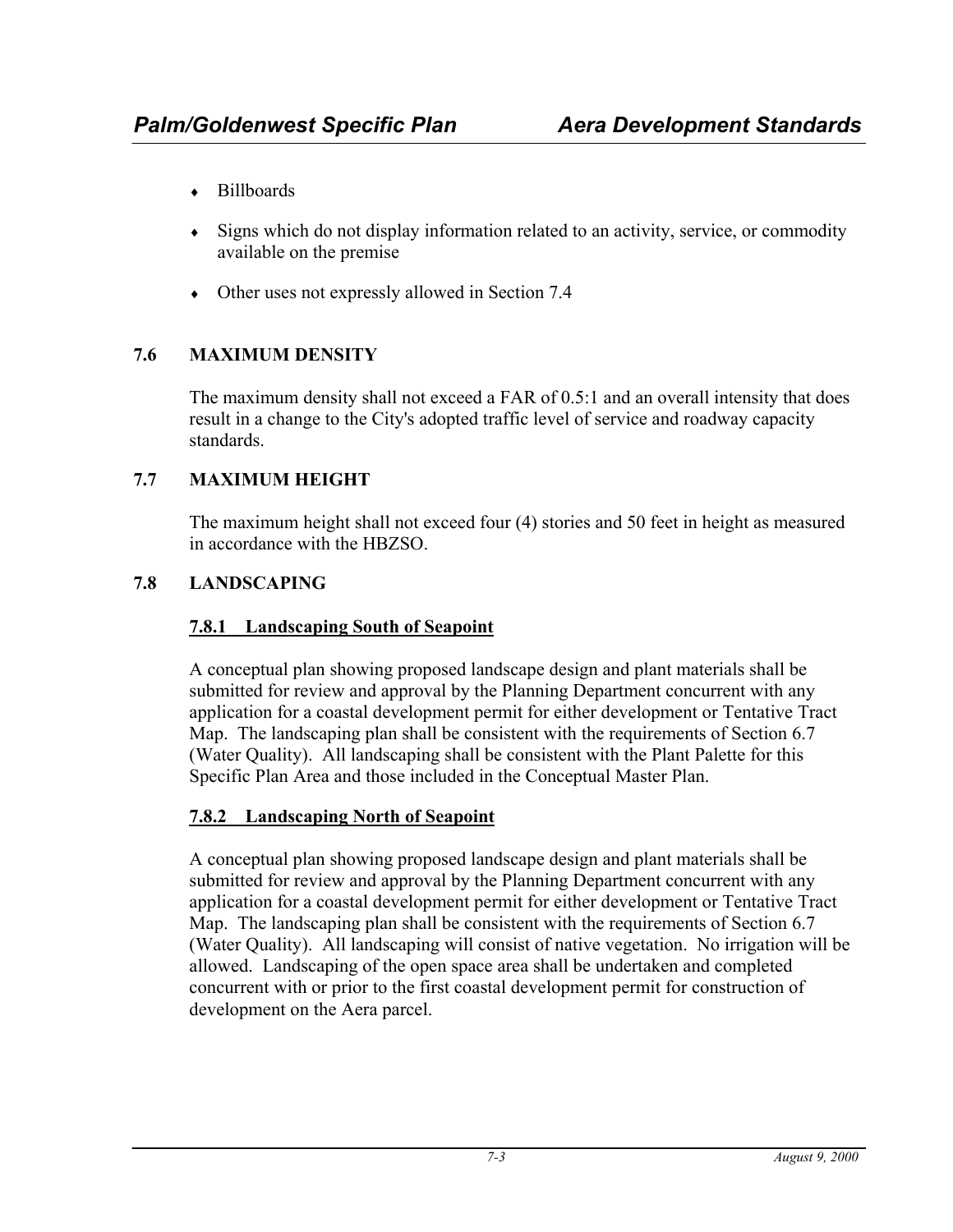## **7.9 WALLS AND FENCES**

Walls and fences shall be constructed in accordance with Section 230.88 of the HBZSO. Design of all walls and fences shall be consistent with the Conceptual Master Plan for Subarea 4B.

A conceptual plan showing the proposed location, height, design, and materials of all proposed walls and fences shall be submitted for review and approval by the Planning Department concurrent with any development or tentative map application.

## **7.10 SIGNS AND OUTDOOR LIGHTING**

All signs and outdoor lighting shall be in accordance with Chapters 232 and 233 respectively, of the HBZSO. Signs and Outdoor Lighting shall be consistent with the Conceptual Master Plan for Subarea 4B.

## **7.11 MINIMUM BUFFER AREA/BUILDING SEPARATION BETWEEN THE PLC**

## **PARCEL AND THE AERA PARCEL**

On the Aera side, a minimum setback of a 75 foot structural from the PLC property line for structures shall be provided. Within that 75 feet, 50 feet closest to the PLC property line shall be landscaped and shall not permit parking or motor vehicle access (except for emergency vehicles) to encroach into that 50 foot landscaped area. The precise design of the setback area should be determined through the tentative map/conditional use/coastal development permit process and developed in accordance with the recommended mitigation measures set forth in the Appendix

## **7.12 PARKING**

Adequate public parking to support development occurring on the Aera parcel will be provided concurrent with the underlying development. Parking lot design will provide for vehicular and pedestrian access to adjacent parcels and will include provisions to allow expansion if there is a parking deficiency. A parking study shall be submitted as part of any application for a coastal development permit for development to document the adequacy of parking in relation to existing and proposed development.

Any public on-street parking spaces lost (including parking on the roads fronting the specific plan area such as Seapoint, Pacific Coast Highway, and Palm) as a result of development within the Specific Plan area shall be replaced on a one to one basis onstreet or within public parking lots within the Coastal Zone of the City of Huntington Beach.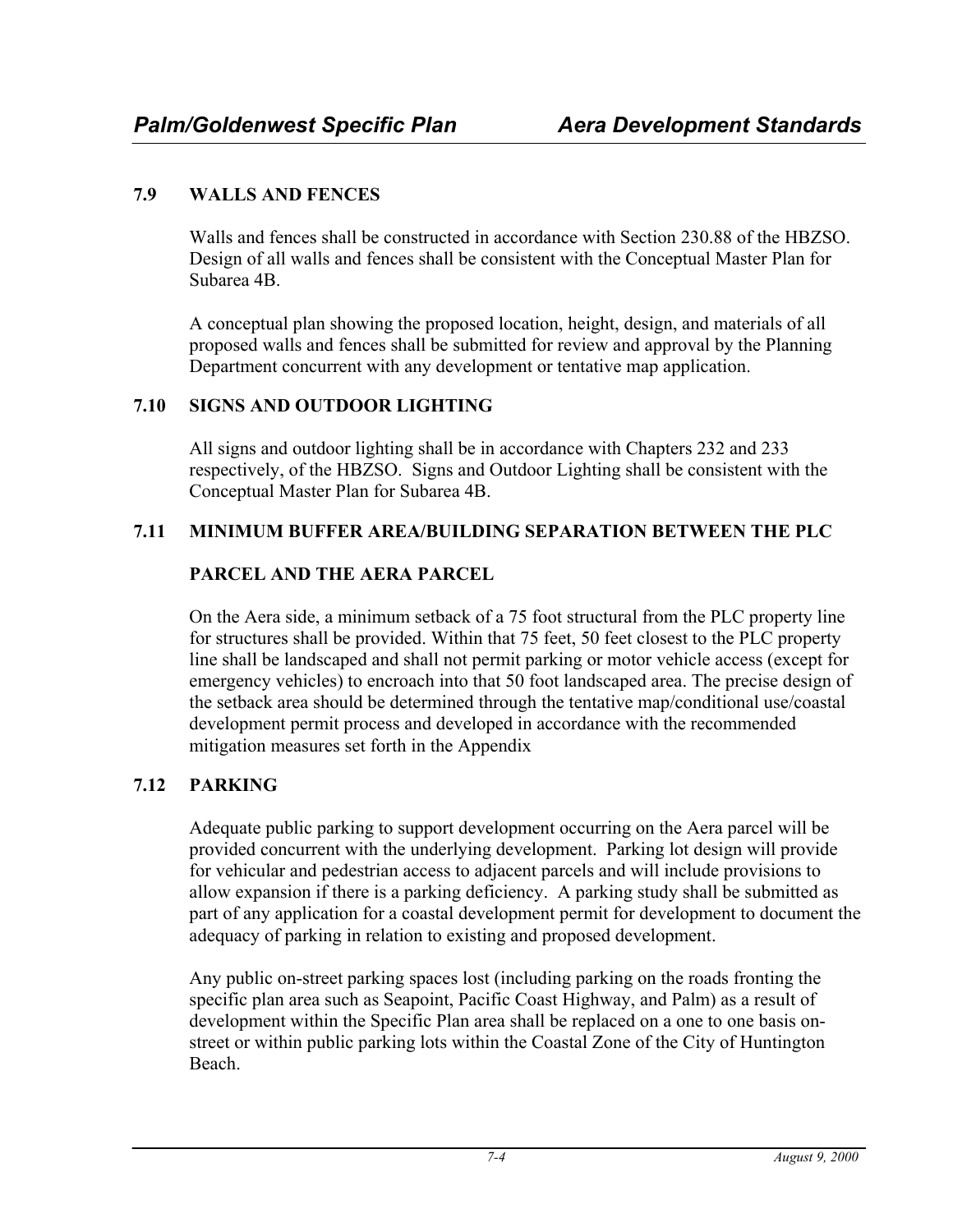Off-street parking shall be provided, at a minimum, consistent with Section 231 of the City's Zoning Code.

## **7.13 PUBLIC ACCESS**

Public paths providing for pedestrian and bicycle access will be provided. Bicycle usage shall be encouraged by the provision of bikeway access and bike racks at convenient locations and near building entrances. Public access will be provided across Pacific Coast Highway as part of the public open space/trail from the public park on Palm Avenue through the Aera Parcel to Pacific Coast Highway. The public access improvements shall be constructed prior to or concurrent with the first coastal development permit for development (excepting Tentative Tract Maps) on the Aera parcel.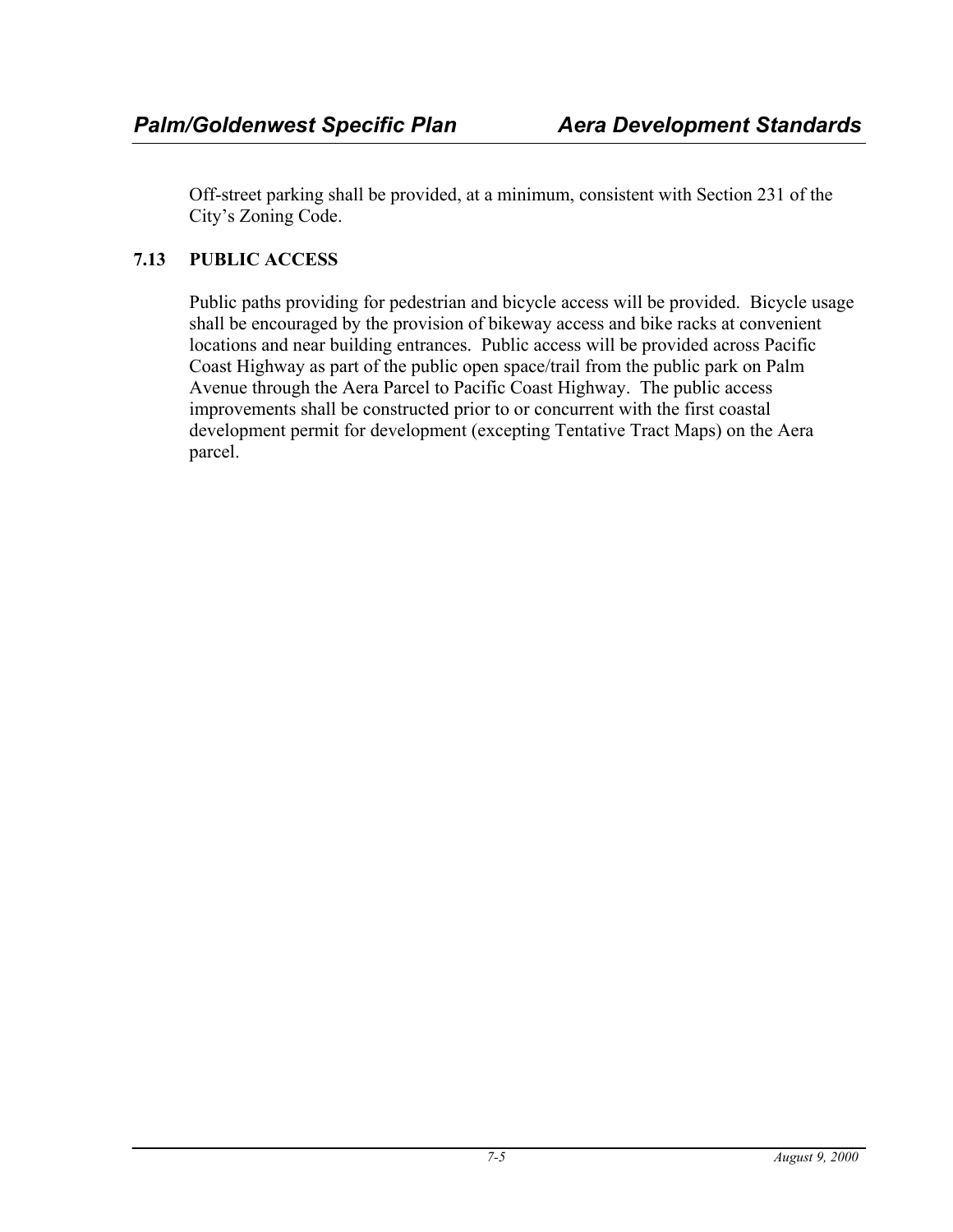## **8 COMMUNITY DESIGN GUIDELINES**

These guidelines give specific direction as to styles and themes of development, yet are general enough to allow the individual developer and/or builder flexibility to interpret changes in consumer tastes and market conditions. Although individual interpretation and character are encouraged, builders and designers should review the following design guidelines and standards to examine the relationship, which their particular site has to the entire community, and to incorporate all applicable provisions of these guidelines into their projects.

It is the purpose of the Community Design Guidelines to ensure that the theme is implemented in a clear, concise and aesthetically consistent manner. Care and consideration have been given in developing these Community Design Guidelines to ensure the creation and enhancement of a new aesthetically pleasing community with an emphasis on outdoor lifestyle and recreational opportunities in the City of Huntington Beach.

More specifically, the purpose of these Community Design Guidelines is:

To provide community design criteria for use by builders, planners, architects, landscape architects, civil engineers and other project area builders/developers;

To provide specific design criteria that encourages development of a desirable living environment that will help to maintain and enhance the community's value over time;

To create a "classic seaside community" character as an overall theme in the Palm and Goldenwest Specific Plan Area.

#### **8.1 COMMUNITY DESIGN CONCEPT**

A central theme has been devised to ensure that this carefully considered plan is implemented in a manner that will bring the Palm/Goldenwest Specific Plan Area a sense of its own character and ambiance. It is further intended that this theme be expressed in coordination with the project setting, which serves as a basis around which key elements of the community can be developed.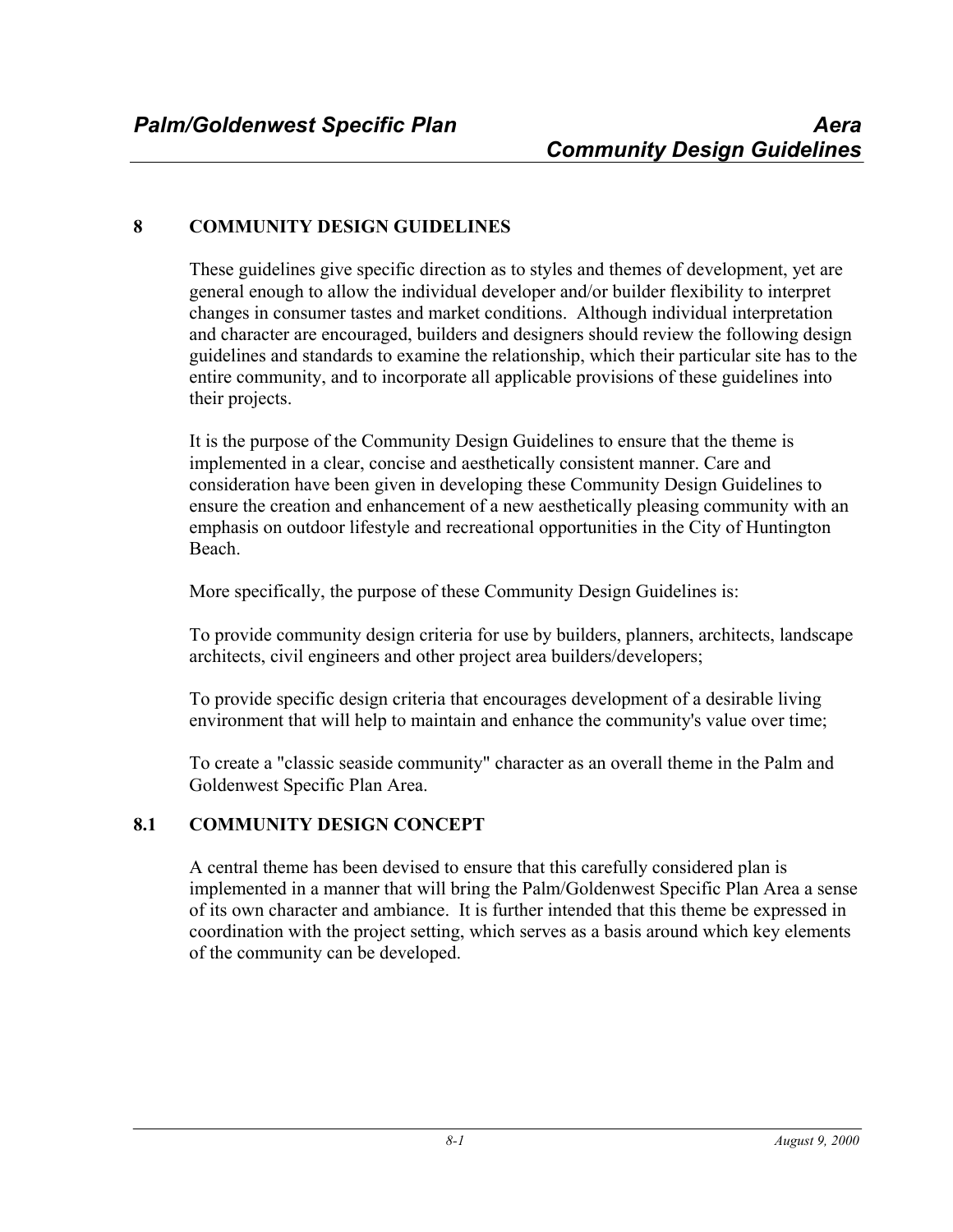#### **8.2 SITE PLANNING GUIDELINES**

The Site Planning Guidelines for the Aera parcel are intended to promote a community that will have a clear identity and sense of place, and that will meet the needs of residents and visitors by providing a harmonious and pleasing environment for all uses and activities. These guidelines will provide direction to planners, architects and landscape architects for key design components of the Palm and Goldenwest community. The guidelines are formulated to provide quantitative criteria on appropriate aspects of physical development, as well as qualitative guidance on aspects of how buildings, landscaping, hardscape and signage may positively affect the land, residents and visitors.

#### **8.3 OPEN SPACE GUIDELINES**

The Palm/Goldenwest Specific Plan will provide public and private open space areas should incorporate the following site planning guidelines.

- Open space, parks and recreation areas should be located in highly visible locations.
- Open space areas within the community should be linked by a network system of pedestrian walkways.
- ♦ Open space areas should be visible from streets for safety and surveillance purposes.
- ♦ Open space areas should be appropriately landscaped.
- ♦ Plant materials should be used to define activity/use areas, and to frame and reinforce views.

## **8.4 LANDSCAPE ARCHITECTURE GUIDELINES**

Landscaping plays an important role in establishing the visual identity and character of the Aera parcel as a beach side visitor serving area. Consistency in theme and the application of major community-level design elements such as entries, arterial street parkways, walls and fences, interface/edge conditions, and plant materials must be maintained throughout the Aera parcel to communicate and strengthen this identity. The landscaping themes should be consistent with the Conceptual Master Plan landscape design guidelines and should include:

- ♦ Community and project entries classically designed using natural materials and colors, with a similar vocabulary of materials, shapes and forms;
- Consistent street tree themes should be related to the hierarchy of the street system;
- ♦ Unified community theme wall and fence design, and the extensive use of trees, vines and shrubs to soften these features;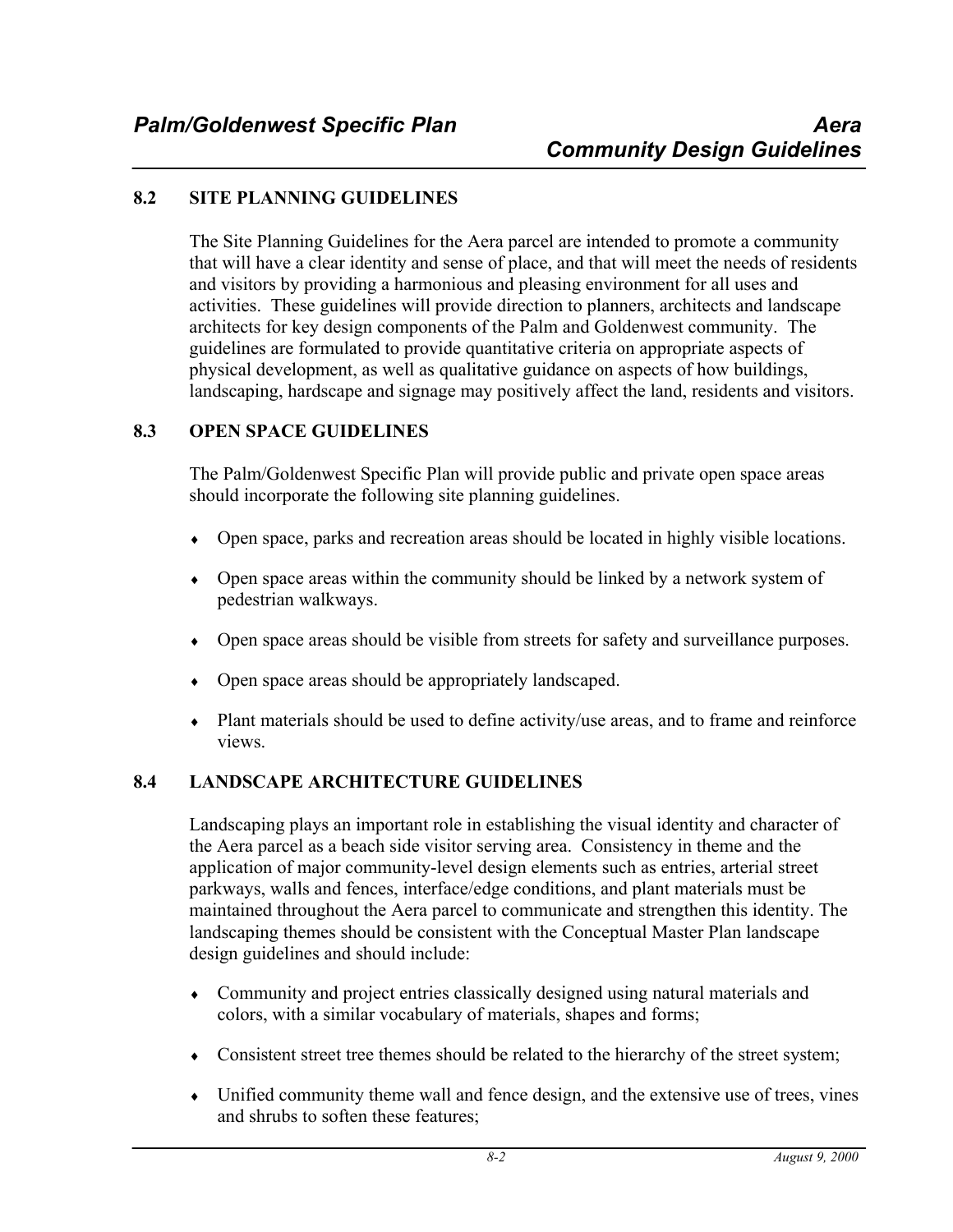- ♦ Recommended plant palettes for specific applications (i.e., entries, streetscapes, paseo/buffers, etc.) and the Palm/Goldenwest Specific Plan Area community as a whole;
- $\triangle$  Recognition of existing natural conditions and situations;
- ♦ Use of both "formal" and "informal" planting arrangements, depending upon the particular condition;
- ♦ Use of both evergreen and deciduous plant material;
- ♦ "Layering" of the shrub understory to create depth, variety and interest.
- ♦ Provide an attractive edge to implement the City's Urban Design Element and complement existing neighborhoods surrounding the project area;
- $\bullet$  Provide thematic continuity throughout the Aera parcel through the use of repetitive materials and themes; and
- Complement a variety of architectural styles and themes.

## **8.5 COMMUNITY THEME WALLS AND FENCES**

Community walls and fencing consist of elements, which are readily visible from arterial and collector streets or from adjacent or nearby areas outside of the Planning Areas. Generally, community theme walls should be consistent in scale, materials, and type. Some variation in design details, such as color, finish, caps and pilasters may be employed at entries to express a certain individuality, however:

- ♦ All community theme walls and fences shall be consistent in design.
- ♦ Any fence/wall adjoining a public street or any fence/wall visible from the side or rear shall be the community theme wall.
- ♦ View fencing should have a low masonry wall with cap and pool code height tubular fencing, or glass for sound attenuation if required. Alternatively, view fencing of full height tubular steel may be used, and pilasters incorporated into steel fencing.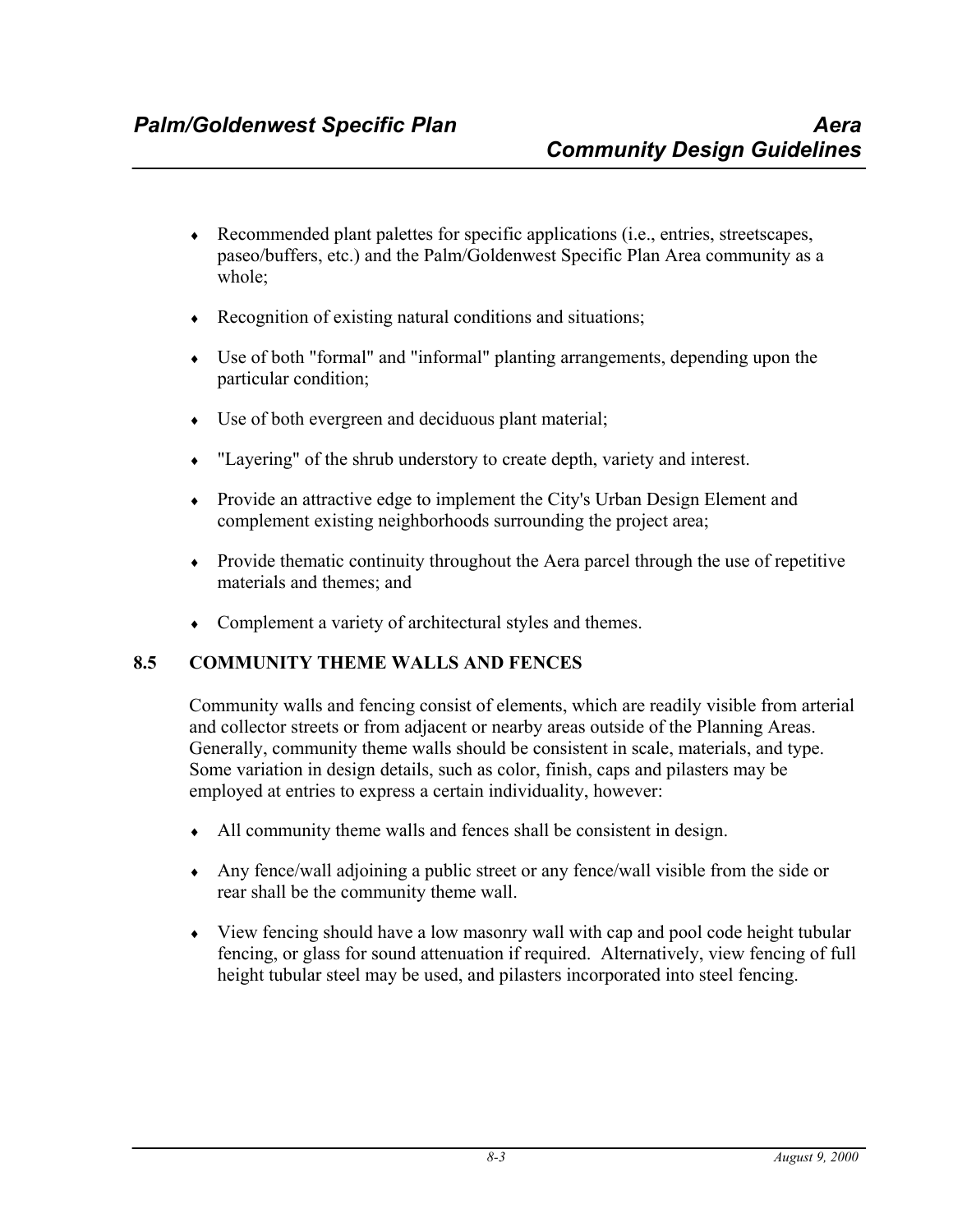- ♦ Vines and/or shrubs should be planted along community walls to soften the visual character. An extensive use of vines is encouraged.
- Pedestrian sidewalks and enhanced perimeter landscaping will be provided along the entire length of Goldenwest Street. This edge will be a continuation of the enhanced landscape and wall materials and design along Palm Avenue.
- ♦ Fences and walls shall be in compliance with the Huntington Beach Zoning and Subdivision Ordinance Section 230.88

#### **8.6 ARCHITECTURAL GUIDELINES**

Implementation of a consistent architectural design program. The intent is to allow the Planning Areas to establish individual identities, yet blend strongly with overall community themes. It is further the intent of these guidelines to ensure consistency with the Conceptual Master Plan for Subarea 4B and the Huntington Beach Zoning and Subdivision Ordinance. These guidelines should be addressed during final project review unless it is demonstrated that certain guidelines are not applicable, appropriate, or feasible under the circumstances.

The goal of this component of the Architectural Guidelines is to promote product quality and community diversity by encouraging builders to explore and expand their range of architectural styles. The guidelines in this section seek to continue the legacy of diversity within the City of Huntington Beach without sacrificing quality control over design details. An assemblage of architectural styles consistent with an "established seaside community" theme is intended to aid designers in developing a classic architectural image compatible with the surrounding residential communities.

## **8.7 COMMERCIAL DESIGN GUIDELINES**

The intent of this section is to encourage the siting of the common areas, civic uses, recreation facilities and visitor serving areas first, then orient specific buildings around these gathering areas creating a true sense of place for visitors to enjoy. Buildings should be sited in such a manner as to encourage walking from one part of the commercial area to another with as little automobile intrusion as possible.

#### **1. Commercial Design Theme**

The ultimate site design for the Aera parcel should attempt to visually emphasize prominent design elements and vistas, while screening undesirable views. The siting of buildings should protect and enhance public view opportunities to the ocean, with restaurant and entertainment uses located where they can take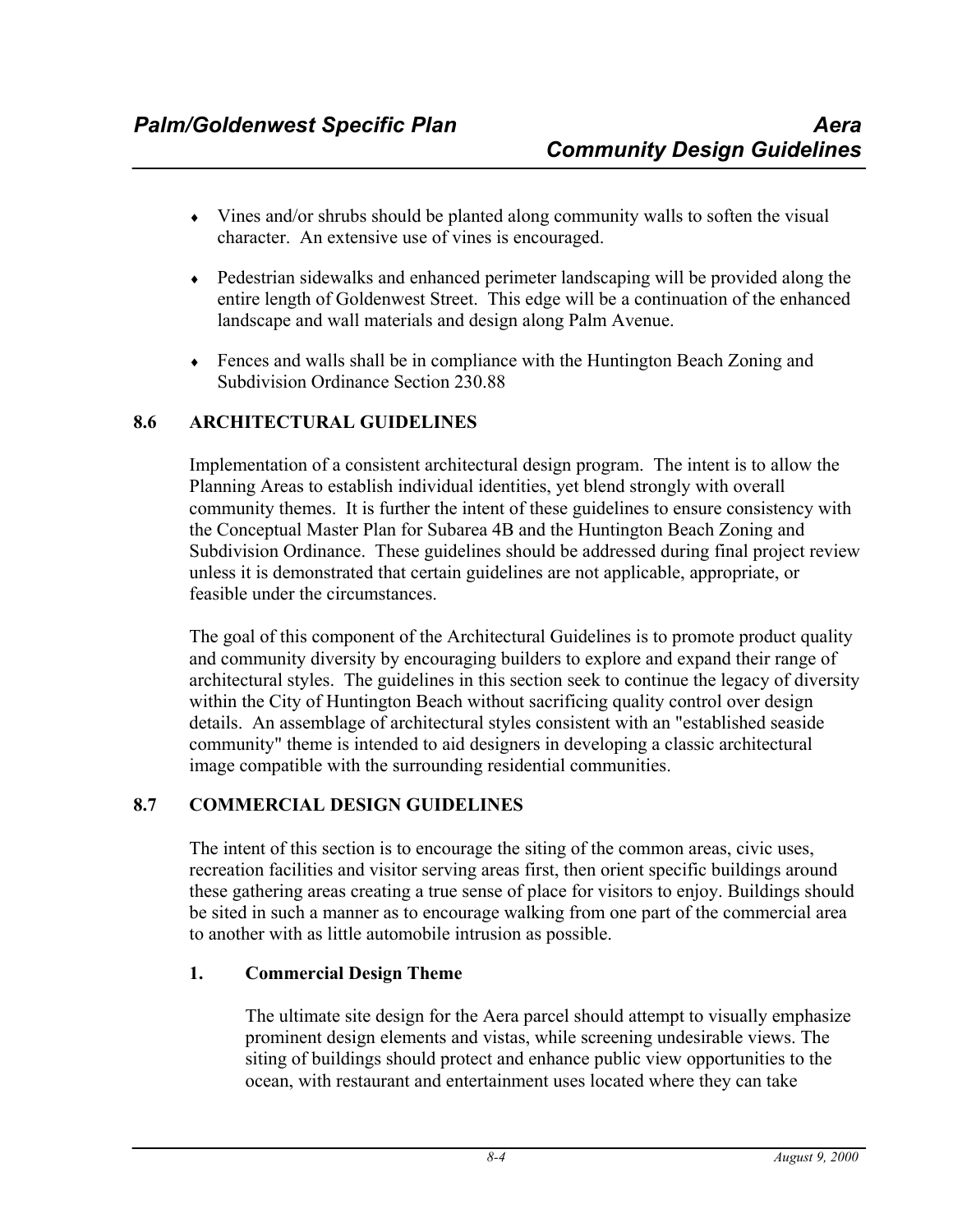advantage of ocean views, while providing a harmonious transition between adjacent land uses and between development and open space.

## **2. Setbacks**

Increased setbacks and/or design elements that buffer residential units from impacts of the abutting commercial development should be incorporated in the site design. Site plans should be designed so that building footprints are articulated and incorporate variations composed of insets, entries, corners, and jogs integrated with adjacent outdoor areas in order to create intricate and inviting pedestrian spaces.

#### **3. Compatibility With Existing Development**

Although architectural diversity is encouraged in commercial projects, it is not to be achieved at the expense of harmony with existing development. Thus, though new projects need not imitate the design of surrounding buildings, they nevertheless should be visually compatible with that development. In addition, commercial projects should avoid designs so massive as to overwhelm the scale of surrounding residential development.

## **4. Focal Points**

The use of focal points in a commercial complex is desirable to provide both orientation and organization. These focal points create a visual counterpoint to the massing of nearby buildings. Examples of important focal elements include courtyards enhanced by fountains, outdoor cafes and other amenities and the use of towers that create a vivid visual and mental image for a project, provide identity and differentiation from other projects and become the gathering point for a project.

## **5. Public Art**

Provisions shall be incorporated in the Specific Plan to require public art be provided in public spaces, especially to assist in defining focal points and open area.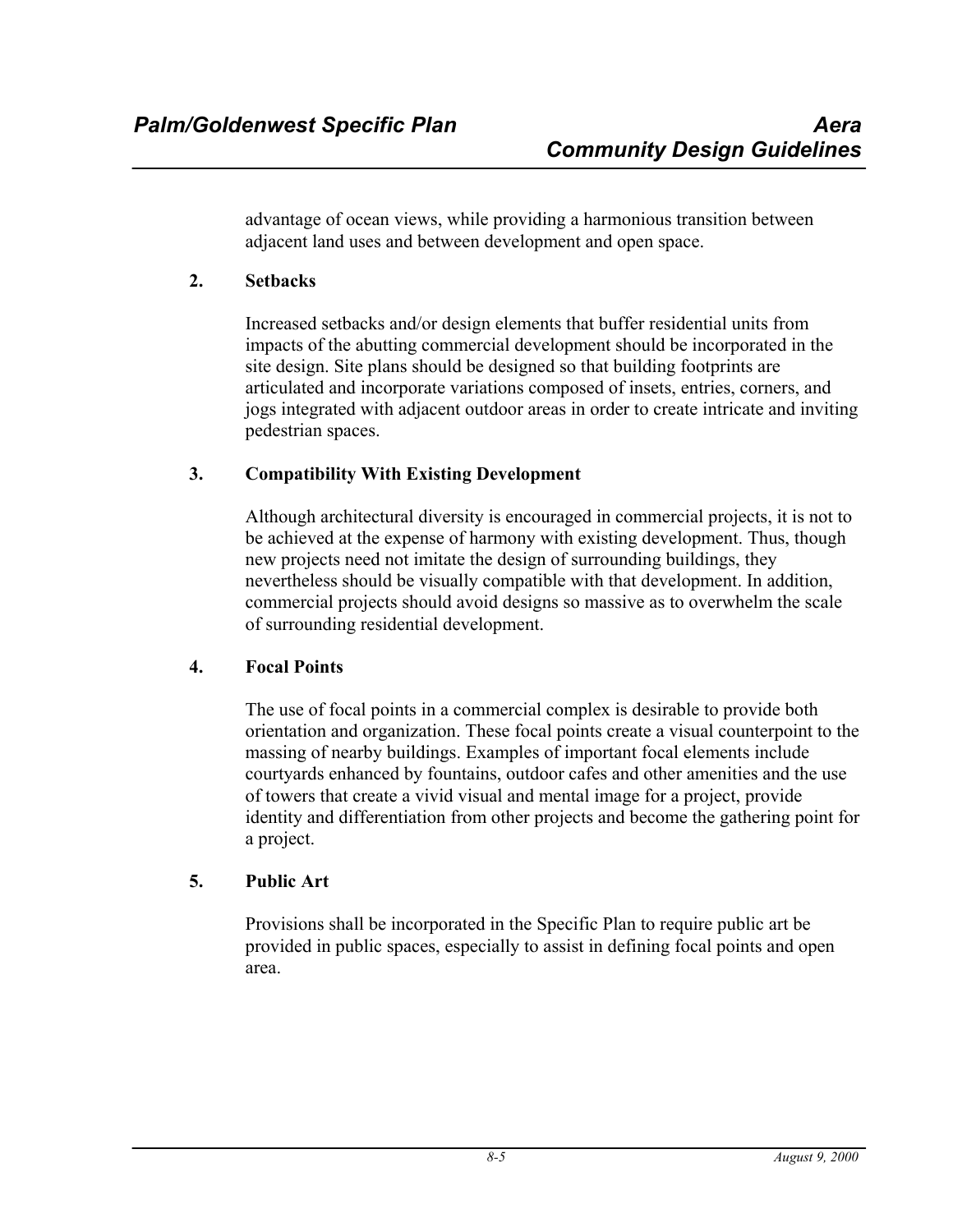#### **6. Pedestrian and Open Space Linkages**

Open space areas with footpaths should be designed throughout the project area to provide linkages to the major recreation activities and encourage pedestrian activity. Buildings and pedestrian paths should be sited in such a manner as to encourage walking from one part of the commercial area to another, with as little automobile intrusion as possible. Also, provisions should be made for direct pedestrian links between the project's residential areas.

#### **7. Bicycle Access**

Bicycle usage shall be encouraged by the provision of bikeway accesses and bike racks at convenient locations near building entries.

#### **8. Lighting**

Parking lot and outdoor lighting should be the minimum needed to accommodate safety and security, while minimizing the impacts on the surrounding residential areas. Outdoor lighting should be coordinated with parking lot and planting plans. Architectural lighting should serve to emphasize building entries and particular building details.

#### **9. Parking Lots**

Parking lot design should provide for vehicular and pedestrian access to adjacent parcels, should be designed to avoid large unbroken expanses of paved areas, provide buffers between buildings and the parking areas and screened from the street by landscaping and berming.

#### **10. Screening of Service Areas**

Service and storage areas and trash enclosures should be screened from public view by means of walls and landscaping. Loading and storage areas shall be screened from public view by means of solid walls or fences and/or plantings.